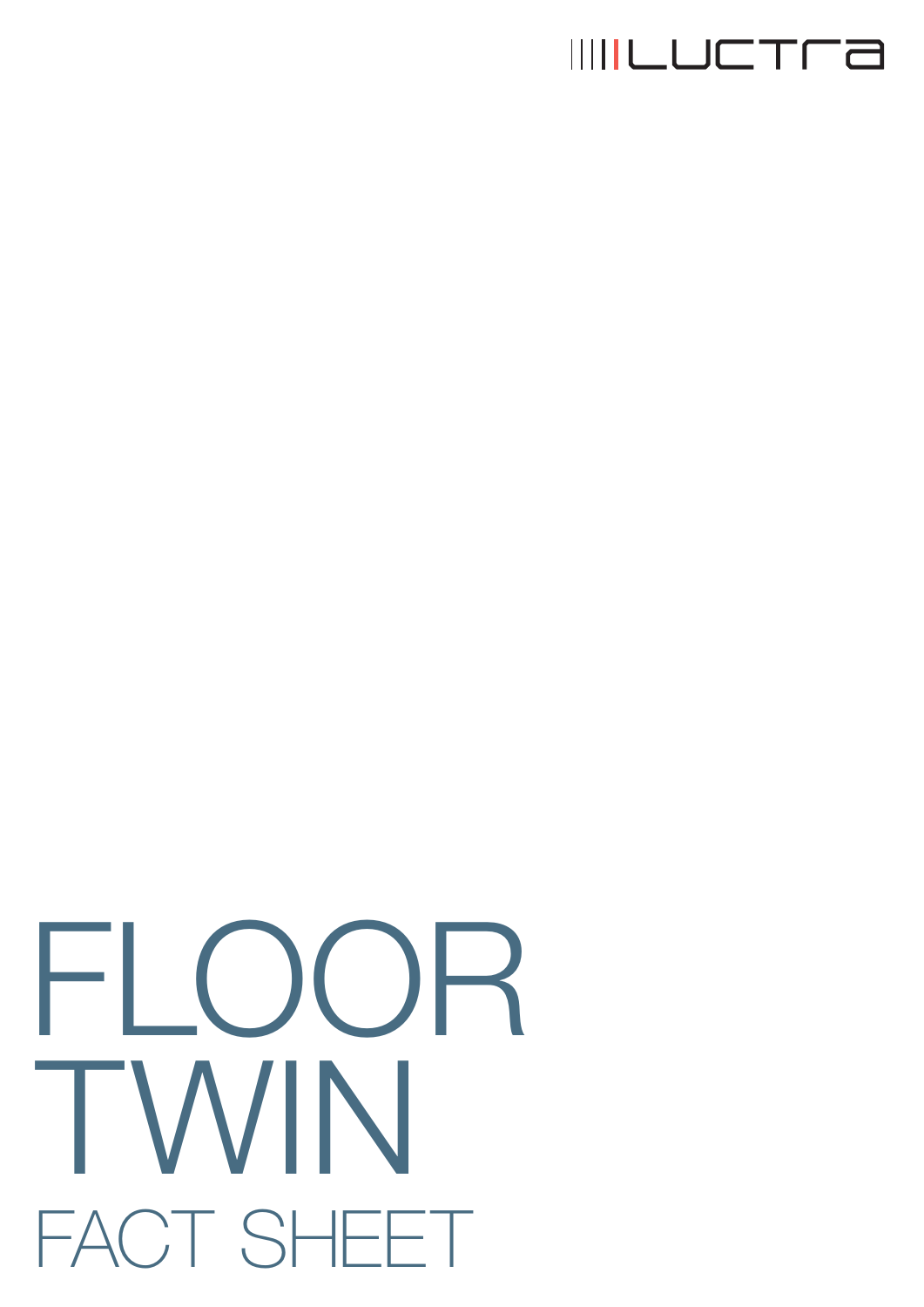

## FLOOR TWIN





Nominated<br>2015



reddot award 2015 winner







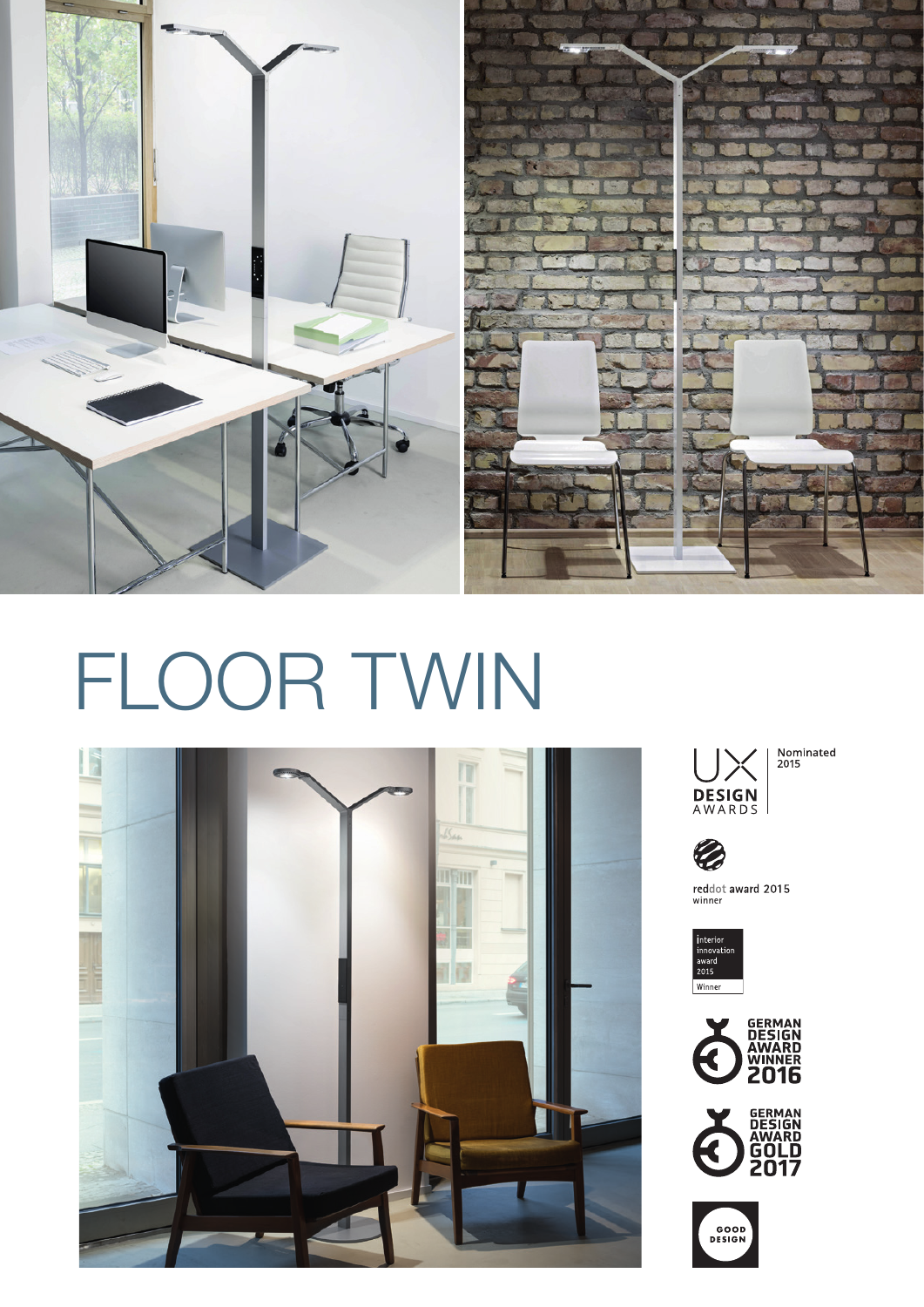## TECHNICAL DATA

|                                    | <b>FLOOR TWIN LINEAR</b>                           |                                         | <b>FLOOR TWIN RADIAL</b>                   |
|------------------------------------|----------------------------------------------------|-----------------------------------------|--------------------------------------------|
| Product #                          | 9237                                               |                                         | 9238                                       |
| Colours                            | 01 black   02 white   23 aluminium                 |                                         |                                            |
| Dimensions                         | Height: 2.025 mm                                   |                                         |                                            |
|                                    |                                                    | Radius                                  | 100 mm-930 mm                              |
|                                    | Lamp base: $(W \times D \times H)$ :               | 380 mm × 380 mm × 8 mm                  | Lamp base: $(Ø)$ :<br>380 mm $\times$ 8 mm |
| Material                           | Aluminium, zinc, steel (lamp base), glass, plastic |                                         |                                            |
| Weight                             | 12,5 kg                                            |                                         |                                            |
| Energy efficiency                  | $A++^*$                                            |                                         |                                            |
| Protection type                    | IP 20                                              |                                         |                                            |
| Protection class                   | Ш®                                                 |                                         |                                            |
|                                    |                                                    |                                         |                                            |
| <b>Illuminants</b>                 |                                                    |                                         |                                            |
| LEDs                               | 2 cold white & 2 warm white LEDs each (CREE)       |                                         |                                            |
| Power consumption                  | 25 W**                                             |                                         |                                            |
| Luminous flux of luminaire:        | neutral white 680 lm*                              |                                         |                                            |
| Light intensity                    | neutral white 566 cd*                              |                                         |                                            |
| Illuminance                        | 1,000 lux at a height of 110 cm                    |                                         |                                            |
| Luminous efficiency                | neutral white 73 lm/W*                             |                                         |                                            |
| Colour temperature (CCT)           | 2.700 K <-------> 6.500 K                          |                                         |                                            |
| Colour reproduction index          | $\geq 80$                                          |                                         |                                            |
| Operating temperature on lamp head | $\leq$ 40°C at 25°C ambient temperature            |                                         |                                            |
| Burning life                       | over 50,000 hours                                  |                                         |                                            |
| Standby consumption                | $\leq 0.5 W$                                       |                                         |                                            |
| Nominal voltage                    | 12 V DC                                            |                                         |                                            |
| Protection class                   | $   \Box$                                          |                                         |                                            |
|                                    |                                                    |                                         |                                            |
| <b>VITACORE®</b>                   |                                                    |                                         |                                            |
| Operation                          | via VITACORE® electronics or app                   |                                         |                                            |
| Light strength setting             | stepless up to 1,000 lux                           |                                         |                                            |
| Setting of light colour            | stepless between 2,700 and 6,500 Kelvin            |                                         |                                            |
| Switch Function                    | For separate operation of lamp heads               |                                         |                                            |
| Touch panel                        | made of glass                                      |                                         |                                            |
|                                    |                                                    |                                         |                                            |
| Power supply unit                  |                                                    |                                         |                                            |
| Dockton power cupply               |                                                    | Europlug & BS 1989 (British 3 pin) plug |                                            |

| Desktop power supply | Europlug & BS 1363 (British 3-pin) plug |  |
|----------------------|-----------------------------------------|--|
| AC cable length      | 1.2 <sub>m</sub>                        |  |
| DC cable length      | 1.8 <sub>m</sub>                        |  |
| Nominal voltage      | 100-240 V. 50-60 Hz                     |  |
| Power consumption    | 1.5A                                    |  |
| Output               | max. 12 V, 48 W, 4 A DC                 |  |

\*with warm white and cold white LEDs switched on, touch panel switched off \*\*with cold white LEDs switched on to 100%, touch panel switched off